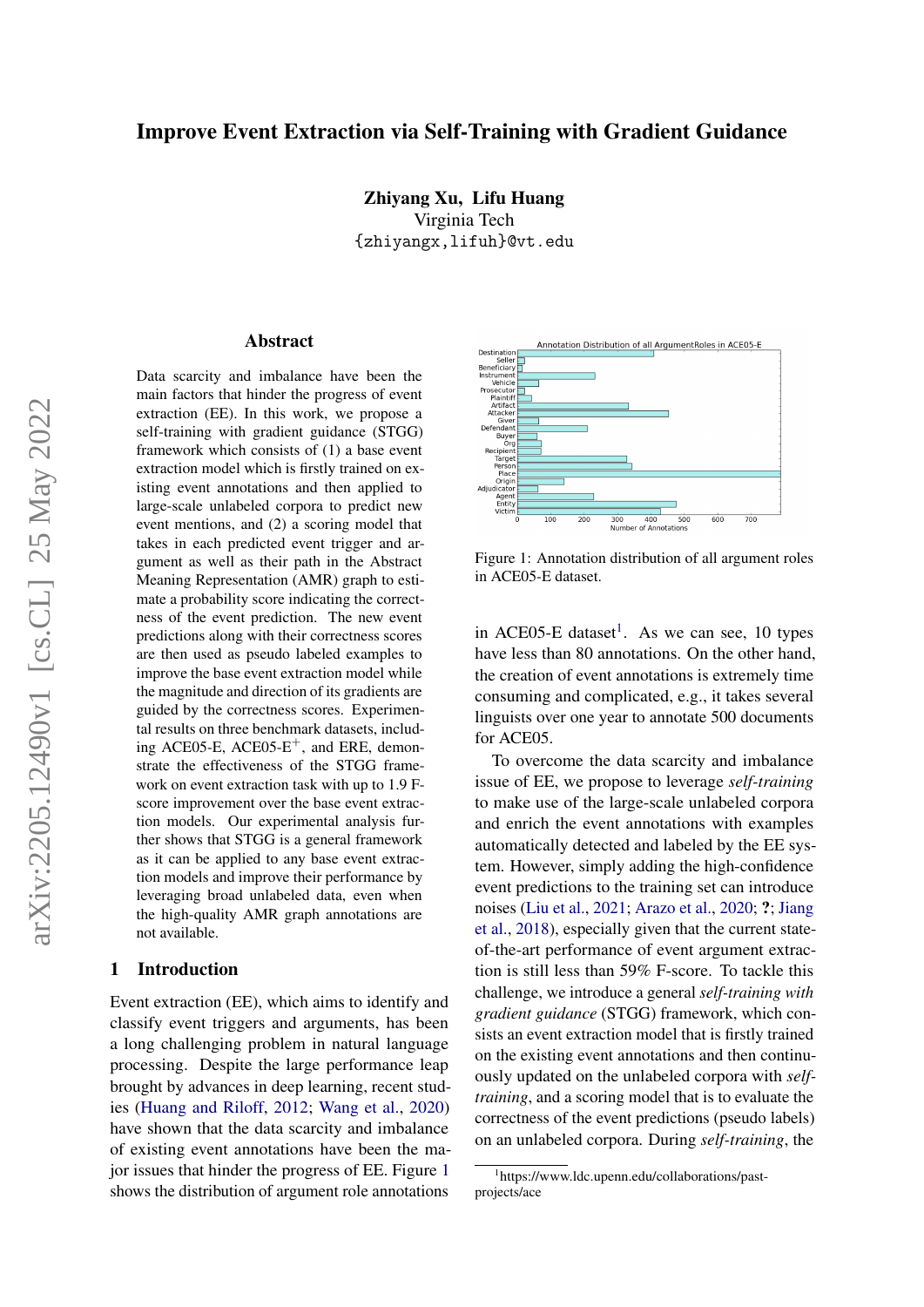scores from the scoring model guide the direction and magnitude of the gradient computed on the pseudo labels.

Specifically, the event extraction model of our *self-training with gradient guidance* framework can be based on any state-of-the-art architecture, while in this paper, we choose OneIE [\(Lin et al.,](#page-10-1) [2020\)](#page-10-1) and AMR-IE [\(Zhang and Ji,](#page-11-1) [2021\)](#page-11-1), due to their superior performance. The scoring model leverages the Abstract Meaning Representation (AMR) [\(Ba](#page-8-1)[narescu et al.,](#page-8-1) [2013\)](#page-8-1) which has been proved to be able to provide rich semantic and structural signals to map AMR structures to event predictions [\(Huang](#page-9-2) [et al.,](#page-9-2) [2016,](#page-9-2) [2018;](#page-9-3) [Wang et al.,](#page-11-2) [2021c\)](#page-11-2). The scoring model is a self-attention network that takes in a predicted event trigger, a candidate argument and its corresponding argument role, as well as their path in the AMR graph of the whole sentence. Different from [Zhang and Ji](#page-11-1) [\(2021\)](#page-11-1) which learns the AMR representation via graph encoder and ignores the semantic of the AMR relations, our score model explicitly considers both the semantics of nodes and relations as well as their interactions, and thus can better measure the correctness of the predictions of both the candidate event trigger and argument.

We take AMR  $3.0<sup>2</sup>$  $3.0<sup>2</sup>$  $3.0<sup>2</sup>$  and part of New York Times (NYT) [3](#page-1-1) 2004 as the additional unlabeled corpora to enhance the event extraction model with STGG, and evaluate the event extraction performance on three public benchmark datasets: ACE05-  $E<sup>4</sup>$  $E<sup>4</sup>$  $E<sup>4</sup>$ , ACE0[5](#page-1-3)- $E<sup>+</sup>$ <sup>5</sup>, and ERE-EN<sup>[6](#page-1-4)</sup>. The experimental results demonstrate that: (1) *self-training* alone barely improves event extraction due to the noise introduced by the unlabeled examples, while the proposed *self-training with gradient guidance* framework leverages the confidence scores of the pseudo labels to guide the direction and magnitude of the gradients, and thus make use of such pseudo labels more efficiently and robust; (2) *self-training with gradient guidance* can be applied to improve most, if not all, of the event extraction models and achieves new state of the art on the three public benchmark datasets; (3) By exploring different unlabeled corpora with gold or system-based AMR parsing, *self-training with gradient guidance* always improves the base event extraction models, demonstrating that it's a general framework and has

<span id="page-1-1"></span>3 https://catalog.ldc.upenn.edu/LDC2008T19

very light reliance on the quality of AMR parsing.

## 2 Event Extraction

The event extraction task consists of three subtasks: event detection, argument identification and argument role classification. Given an input sentence  $W = [w_1, w_2, ..., w_N]$ , event detection aims to identify the span of an event trigger  $\tau_i$  from W and assign label  $l_i^t$  to the trigger from a set of predefined event types  $L^t$ . Argument identification aims to find the span of an argument  $\varepsilon_i$  in W, and argument role classification further predicts the role  $a_{i,j}$  of an argument  $\varepsilon_j$  in an event  $\tau_i$  given a set of predefined argument roles  $L^a$ .

### 2.1 Base Event Extraction Model

OneIE [\(Lin et al.,](#page-10-1) [2020\)](#page-10-1) jointly extracts entities, relations and events from each single sentence. It has four components: First, a language model encoder [\(Devlin et al.,](#page-8-2) [2019;](#page-8-2) [Liu et al.,](#page-10-2) [2019\)](#page-10-2) computes the contextualized word representations  $\mathbf{W} = [\mathbf{w}_1, \mathbf{w}_2, ..., \mathbf{w}_N]^T$  from an input sequence W. Then, two local classifiers  $FFN<sup>I</sup>$ s with CRF layers [\(Lafferty et al.,](#page-9-4) [2001\)](#page-9-4) are trained to identify the spans of events and arguments respectively. The sequence of score vectors for all labels is  $Y = Softmax(FFN^{I}(W))$ . The ground-truth labels for the sequence are denoted as  $\hat{y}$ . The score for the ground-truth label sequence is calculated as

$$
S(\hat{\mathbf{y}}) = \sum_{i=1}^{N} \mathbf{Y}_{i, \hat{\mathbf{y}}_i} + \sum_{i=1}^{N-1} \mathbf{T}_{\hat{\mathbf{y}}_i, \hat{\mathbf{y}}_{i+1}},
$$

where  $T$  is a transition matrix which consists the transition scores from  $\hat{\mathbf{y}}_i$  to  $\hat{\mathbf{y}}_{i+1}$ . The objective is to maximize the negative log-likelihood of the ground-truth label sequence.

$$
\mathcal{L}^{I}(\hat{\mathbf{y}}) = -S(\hat{\mathbf{y}}) + \log \sum_{\mathbf{y} \in \mathbf{Y}} \exp S(\mathbf{y}),
$$

The representations of identified event triggers and entities are computed as the averaged token representations across the identified trigger and entity spans and are fed into two local classifiers  $FFN<sup>V</sup>$ s to classify the event types and entity types. For simplicity, we consider both event triggers and entities as a set of nodes  $V$ . The score vector for node  $v_i$  is  $\mathbf{y}_{v_i} = Softmax(FFN^V(\frac{1}{n}))$  $\frac{1}{m}\sum_{d}^{d+m}\mathbf{w}_{d})\big)$ where  $d$  is the starting index of node  $v_i$  in the  $W$ and m is the span size of  $v_i$ . The representation

<span id="page-1-0"></span><sup>2</sup> https://catalog.ldc.upenn.edu/LDC2020T02.

<span id="page-1-2"></span><sup>4</sup>Automatic Content Extraction (ACE) 2005 dataset.

<span id="page-1-3"></span><sup>5</sup>Automatic Content Extraction (ACE) 2005 dataset.

<span id="page-1-4"></span><sup>6</sup>Deep Exploration and Filtering of Test (DEFT) program.

<span id="page-1-5"></span><sup>&</sup>lt;sup>7</sup>We use bold symbols to denote vector representations.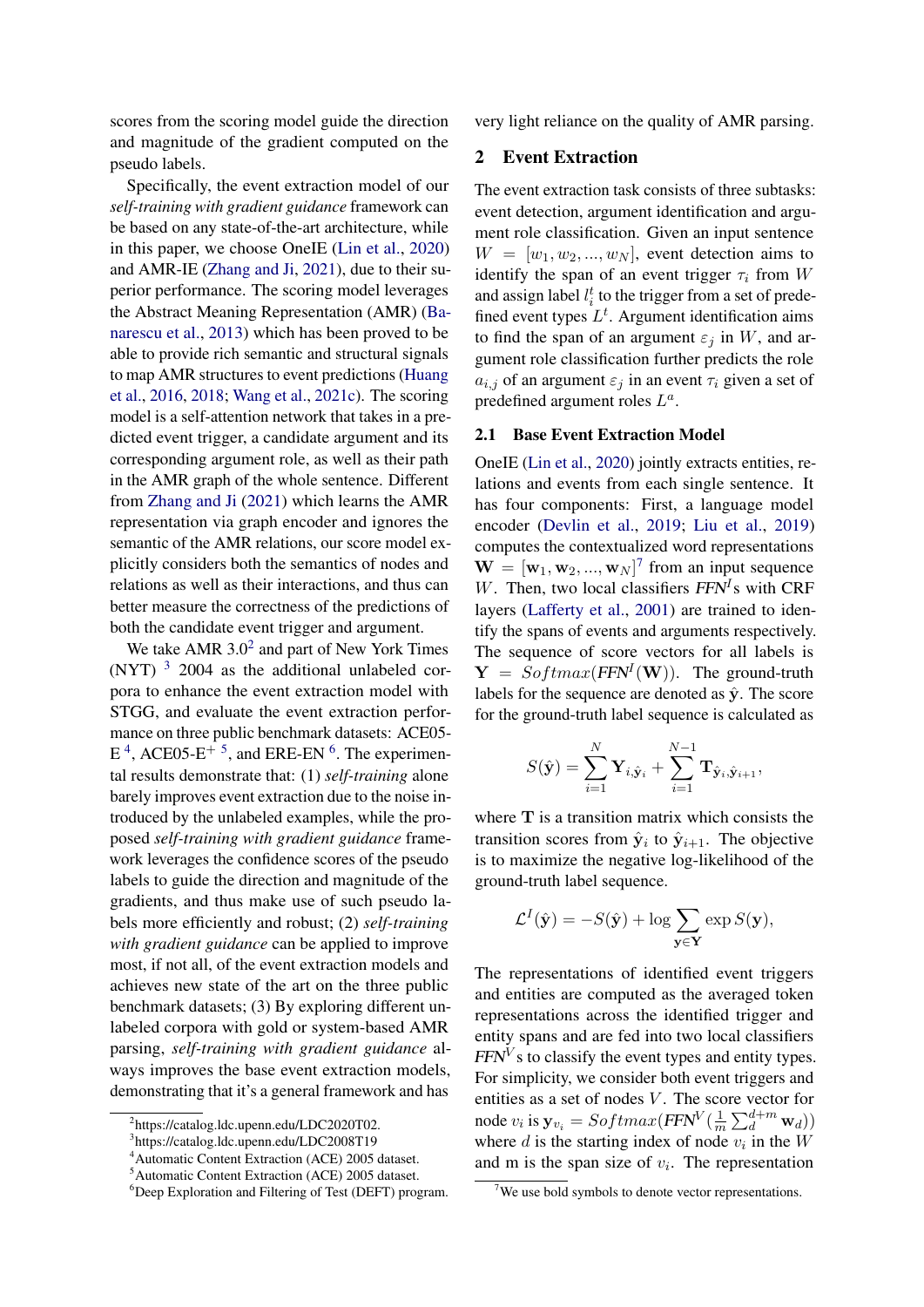of each event trigger is concatenated with the representation of each entity and is fed into a local classifier  $FFN^E$  to compute the score for argument role types. The score vector for edge  $e_{ij}$  which connects node  $v_i$  and node  $v_j$  is  $y_{e_{ij}} =$  $Softmax(FFN^E([\frac{1}{m}\sum_{d}^{d+m}\mathbf{w}_d, \frac{1}{n}$  $\frac{1}{n} \sum_{c}^{c+n} \mathbf{w}_c$ ])), where d is the starting index of  $v_i$  and c is the starting index of  $v_i$  in W and m is the span size of  $v_i$  and n is the span size of  $v_j$ . The objective is to minimize the cross-entropy loss:

$$
\mathcal{L}^C(\hat{\mathbf{y}}) = -\frac{1}{|V|} \sum_{v_i \in V} \hat{\mathbf{y}}_{v_i} \log \mathbf{y}_{v_i} - \frac{1}{|E|} \sum_{e_{ij} \in E} \hat{\mathbf{y}}_{e_{ij}} \log \mathbf{y}_{e_{ij}},
$$

 $\hat{\mathbf{y}}_{v_i}$  and  $\hat{\mathbf{y}}_{e_{ij}}$  are the ground truth label vectors for node  $v_i$  and edge  $e_{ij}$ .

Finally, OneIE learns an additional global weight vector u which captures interactions across subtasks and instances. The interactions across subtasks are between entity types, event types and argument roles. For example, in an 'Attack' event, the argument with a 'LOC' entity type is unlike to have an 'Attacker' role. The interactions across instances happen between event instances. For example, the 'Defendant' in an 'Sentence' event can also be an 'Agent' in a 'Die' event. During training, the global feature  $f(G)$  is collected on the current local optimal graph  $G$  and the gold annotation  $G'$ . The objective is to make sure that the  $G'$  has higher global score than G.

$$
\mathcal{L}^G(\hat{\mathbf{y}}) = \mathbf{u}f(G) - \mathbf{u}f(\hat{G}),
$$

The combined objective for training the whole OneIE model is

$$
\mathcal{L}^E = \mathcal{L}^I + \mathcal{L}^C + \mathcal{L}^G
$$

### 3 Proposed Method

In this section, we first explain the *self-training* algorithm and then present *self-training with gradient guidance* (STGG) to alleviate the noises introduced by low-quality pseudo-labels and inject AMR knowledge into the *self-training* process.

### 3.1 Self-Training

The *self-training* algorithm [\(Nigam et al.,](#page-10-3) [2000;](#page-10-3) [Rosenberg et al.,](#page-10-4) [2005\)](#page-10-4) alternates between generating pseudo labels and training the model on the

union of the high-confident pseudo-labeled data and the labeled data. In the first stage of the algorithm, an event extraction model is trained on a labeled dataset  $(\mathcal{X}_L, \mathcal{Y}_L)$  until converges. Then the fully trained event extraction model generates pseudo labels  $\mathcal{Y}_U$  on an unlabeled dataset  $X_U$ . The pseudo-labeled instances are filtered by a confident threshold  $s^{st}$  and instances with probabilities higher than  $s^{st}$  are collected and form  $(\hat{\mathcal{X}}_{\mathcal{U}}, \hat{\mathcal{Y}}_{\mathcal{U}})$ . The event extraction model is trained on  $(\mathcal{X}_L, \mathcal{Y}_L) \cup (\hat{\mathcal{X}}_{\mathcal{U}}, \hat{\mathcal{Y}}_{\mathcal{U}})$  and later is used to find more confident predictions. This process ends until no new confident instance can be found.

#### 3.2 Self-Training with Gradient Guidance

As shown in Figure [2,](#page-3-0) STGG consists of two models, an event extraction model  $f^e_\theta$  and a scoring model  $f^s_{\psi}$ . Like self-training, the event extraction model is trained on labeled event extraction dataset until it converges and then generates event predictions on the unlabeled dataset.

$$
\widetilde{y} = \argmax_{y} f_{\theta}^{e}(y; \widetilde{W}), \quad \widetilde{W} \sim \mathcal{X}_{\mathcal{U}},
$$

where  $\tilde{y}$  is the set of predicted events on an unlabeled sentence  $\widetilde{W}$ .

To compute the compatibility score between an event prediction  $(\widetilde{\tau}_i, \widetilde{a}_{i,j}, \widetilde{\epsilon}_j) \in \widetilde{y}$  and an AMR<br>graph  $C^a = (V^a \quad F^a)$ , we first pood to align the graph  $G^a = (V^a, E^a)$ , we first need to align the event trigger  $\tilde{\tau}_i$  to  $v_i^a \in V^a$  and  $\tilde{\epsilon}_j$  to  $v_j^a \in V^a$ .<br>Then we find the AMB noth as connecting  $\tilde{\epsilon}$  and Then we find the AMR path  $p_{i,j}$  connecting  $\tilde{\tau}_i$  and  $\tilde{\epsilon}_j$  by finding the shortest path between  $v_i^a$  and  $v_j^a$ <br>in  $C^a$ . If there is no noth between  $v_i^a$  and  $v_j^a$ , we in  $G^a$ . If there is no path between  $v_i^a$  and  $v_j^a$ , we add a new edge to connect them and assign *other* as the relation. We follow [\(Zhang and Ji,](#page-11-1) [2021\)](#page-11-1) to perform node alignment between AMR nodes, and event triggers and arguments. Specifically, if a AMR node, and an event trigger or argument have overlaps in the text  $W$ , we align them. The scoring model takes the event prediction  $(\tilde{\tau}_i, \tilde{a}_{i,j}, \tilde{\epsilon}_j) \in \tilde{y}$ <br>and its corresponding AMP path  $r_i$ , as input and and its corresponding AMR path  $p_{i,j}$  as input and computes a compatibility score:

$$
c_{i,j} = f_{\psi}^s((\widetilde{\tau}_i, \widetilde{a}_{i,j}, \widetilde{\varepsilon}_j); p_{i,j}, \widetilde{W})
$$

where  $c_{i,j}$  can be interpreted as the probability of an event prediction given its corresponding AMR path and the score model's parameters. Following *selftraining*, the event predictions with pseudo labels are passed into the event extraction model and the gradient is computed as follows:

$$
g_{i,j}^{st} = \nabla_{\theta} \mathcal{L}^{E}\left(\widetilde{W}, (\widetilde{\tau}_{i}, \widetilde{a}_{i,j}, \widetilde{\varepsilon}_{j}); \theta\right)
$$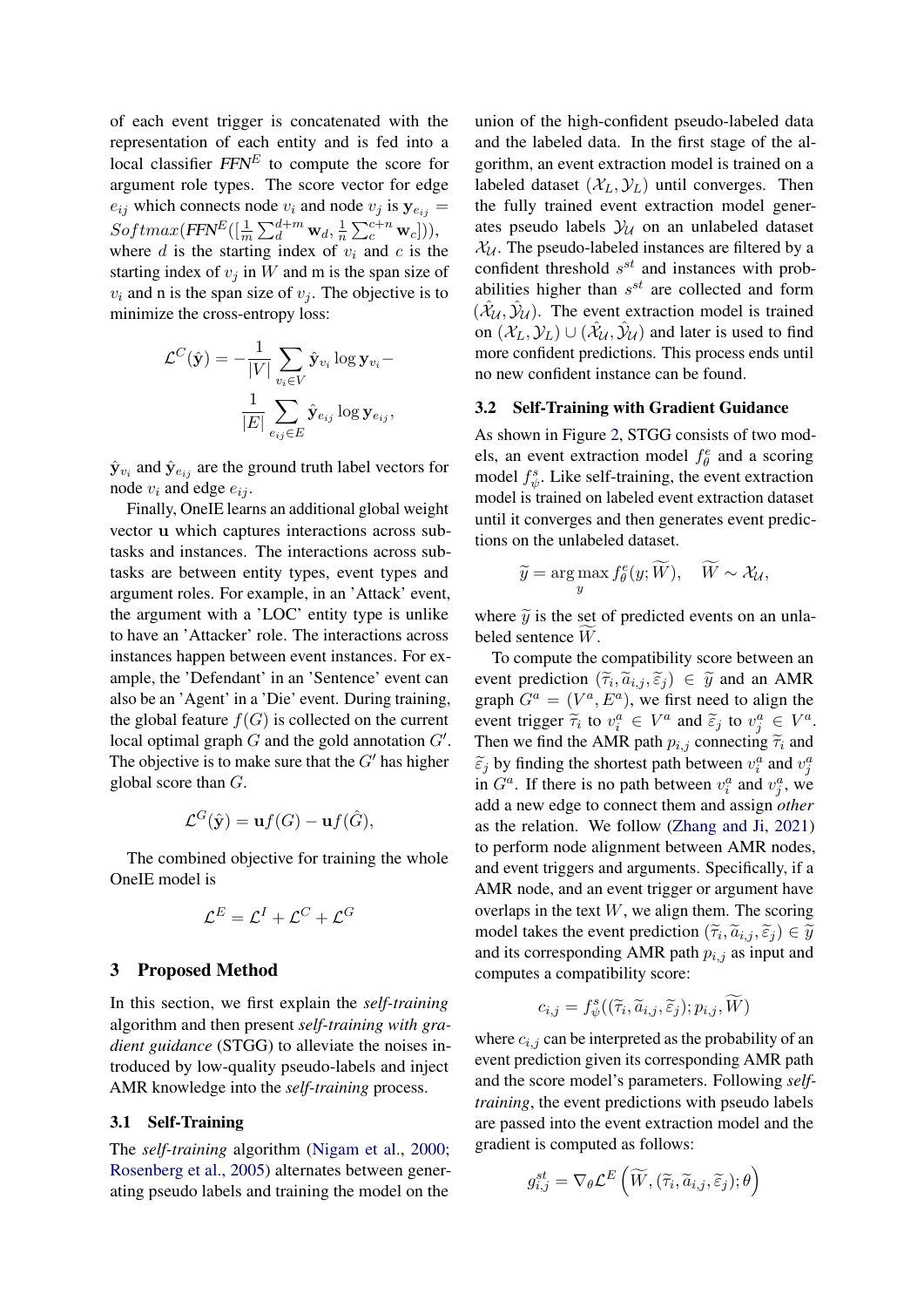<span id="page-3-0"></span>

Figure 2: Left is a diagram for the STGG. Given an unlabeled sentence  $\widetilde{W}$  and its AMR graph (green), the event extraction model computes the pseudo labels and the scoring model computes a compatibility score to guide the self-training process. Right is the detailed description of scoring model.

The direction and magnitude of the gradient  $g_{i,j}^{st}$ can be incorrect due to the errors of the pseudo labels. To tackle this problem, we further use the compatibility score  $c_{i,j}$  to guide the gradient by multiplying them together. However, by definition, the compatibility scores can only be non-negative which can not change the direction of the gradients for wrong predictions, thus we further design a transformation function  $f^c$  to project the range of the compatibility score onto  $[-1,1]$ , in our case it's a simple linear mapping as  $f^c(c_{i,j}) = 2 \times c_{i,j} - 1$ and the gradients computed by STGG for a pseudolabeled example  $\tilde{x}$  is formulated as:

$$
g^{stgg} = \sum_{i,j} f^c(c_{i,j}) g_{i,j}^{st},
$$

To improve the efficiency of *self-training*, we propose to update the event extraction on every minibatch. Thus, the loss of STGG is computed as follows:

$$
\mathcal{L}^{ST} = \frac{1}{|B|} \sum_{B} \sum_{i,j} f^{c}(c_{i,j}) \cdot \mathcal{L}^{E}(\widetilde{x}, (\widetilde{\tau}_{i}, \widetilde{a}_{i,j}, \widetilde{\varepsilon}_{j}); \theta),
$$

To avoid the model diverging, we add the supervised loss to the *self-training* loss and the final loss for STGG is:

$$
\mathcal{L} = \mathcal{L}^E + \alpha \mathcal{L}^{ST}
$$

where  $\alpha$  is the combination rate.

#### 3.3 Scoring Model

The scoring model aims to estimate the correctness of the prediction of each candidate trigger and argument. Inspired by the coherence between the event structures and AMR graphs, we propose to

leverage the AMR graph to better capture the semantic relation between the candidate trigger and argument in our scoring model.

Given an input sentence  $W$  and its corresponding AMR graph  $G^a = (V^a, E^a)$ , each node  $v_i^a \in V^a$  can be mapped to a word in W. Thus, we first apply a language model encoder [\(Devlin et al.,](#page-8-2) [2019;](#page-8-2) [Liu et al.,](#page-10-2) [2019\)](#page-10-2) to compute the contextual representations for the sequence of tokens in W and then use them to initial the representation  $h_i^v$ of each node  $v_i^a$ . For each AMR relation  $e_{i,j}^a$ , we randomly initialize a vector representation  $\mathbf{h}_{i,j}^{\tilde{e}}$  for  $e_{i,j}^a$ , and use  $\mathbf{E}^{rel}$  to denote the embedding matrix of all AMR relations. Given a predicted trigger  $\tilde{\tau}_i$ and argument  $\tilde{\varepsilon}_j$ , we identify their corresponding nodes  $v_i^a$  and  $v_j^a$  in  $G^a$  by node alignment following [\(Zhang and Ji,](#page-11-1) [2021\)](#page-11-1), and utilize the Breadth First Search (BFS) to find the shortest path  $p_{i,j}$  that connects  $v_i^a$  and  $v_j^a$  in  $G^a$ . Then we concatenate a virtual event type node, the path and a virtual argument role node as an overall sequence  $\mathbf{H}_{i,j}^{init} =$  $[\mathbf{h}^t_i, \mathbf{h}^v_i, \mathbf{h}^e_{i,i+1}, \mathbf{h}^v_{i+1}, ..., \mathbf{h}^v_{j-1}, \mathbf{h}^e_{j-1,j}, \mathbf{h}^v_j, \mathbf{h}^a_{i,j}],$ where both the event type representation  $\mathbf{h}_i^t$  and argument role representation  $h_{i,j}^a$  are drew from the randomly initialized event embedding matrix  $E^{tri}$  and argument role embedding matrix  $E^{arg}$ . We also add token type embeddings to  $\mathbf{H}_{i,j}^{init}$  to help the model understand the input types which are AMR node, AMR relation, event trigger type, and argument role type.

In order to estimate the correctness of the predicted event trigger and candidate argument, we further design a *self-attention layer* [\(Vaswani et al.,](#page-10-5) [2017\)](#page-10-5) over  $\mathbf{H}_{i,j}^{init}$  to learn a new contextual representation for each node or relation in the AMR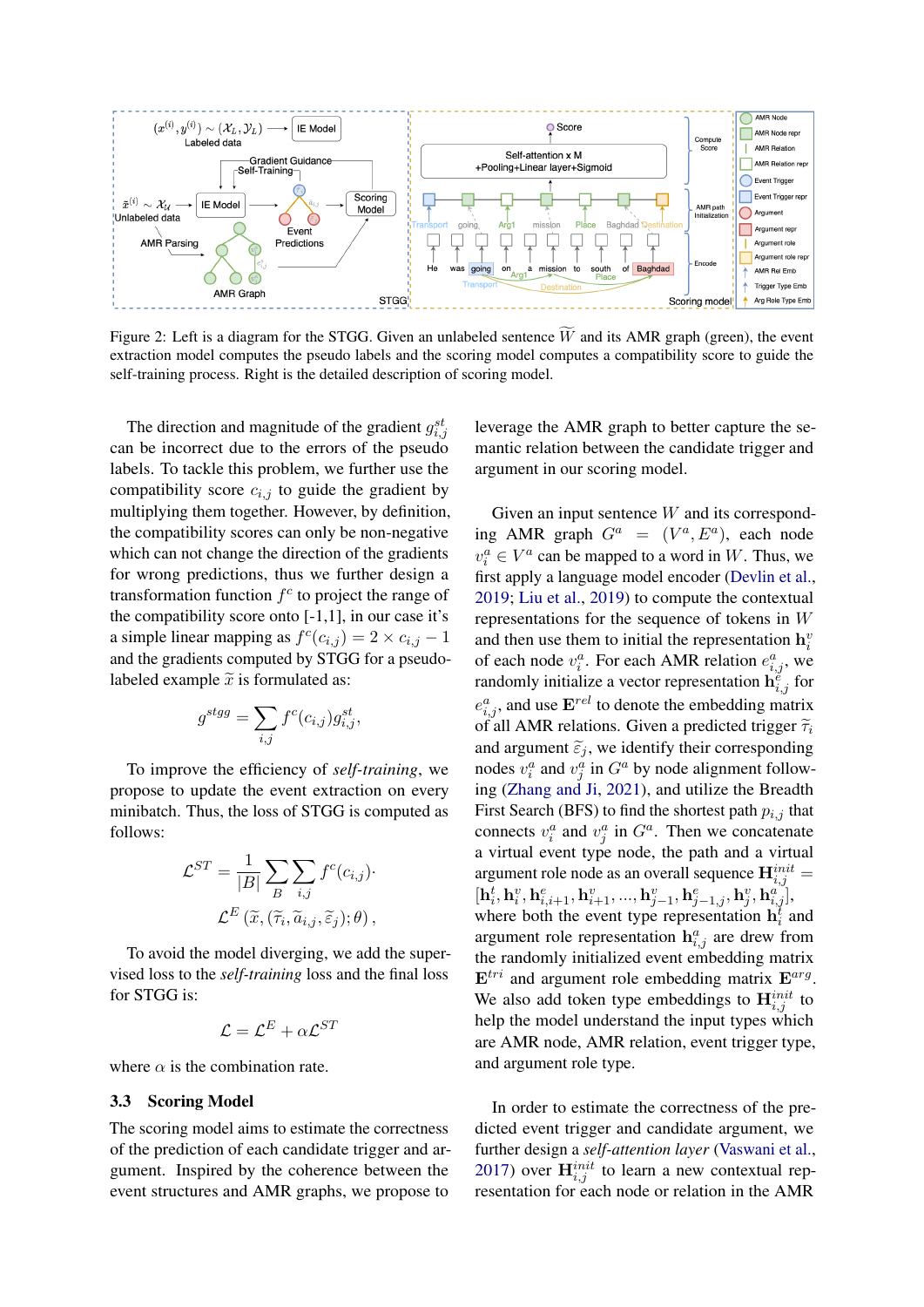path:

$$
\mathbf{H}^{final}_{i,j} = \textit{self-attention}(\mathbf{H}^{final}_{i,j}) \times M,
$$

where M denotes the number of attention layers.

We compute an overall vector representation from  $\mathbf{H}_{i,j}^{final}$  as  $\mathbf{h}_{i,j}^{final}$  based on average-pooling and feed it into a *linear-layer* and a *Sigmoid* function to compute a probability  $c_{i,j}$ , indicating the correctness of the predicted event trigger and argument. We optimize the scoring model based on the binary cross-entropy objective:

$$
\mathcal{L}^s = \text{BCE} (y_{i,j}, c_{i,j}),
$$

where  $y_{i,j}$  is a binary label which indicates whether the argument role is correct  $(y_{i,j} = 1)$  or not  $(y_{i,j} = 0)$ . During training, we have the groundtruth labels as positive training instances and we swap the labels of argument roles in positive training instances with randomly sampled incorrect labels to create negative training instances.

### 4 Experimental Setups

## 4.1 Datasets and Pre-processing

For evaluation, we consider two base event extraction models: OneIE [\(Lin et al.,](#page-10-1) [2020\)](#page-10-1) and AMR-IE [\(Zhang and Ji,](#page-11-1) [2021\)](#page-11-1) due to their superior performance on event extraction, and demonstrate the effectiveness of our *self-training with gradient guidance* framework on the following three public benchmark datasets. For fair comparison, we use the same evaluation metrics as previous studies [\(Ji and Grishman,](#page-9-5) [2008b;](#page-9-5) [Li et al.,](#page-9-6) [2013a;](#page-9-6) [Nguyen et al.,](#page-10-6) [2016;](#page-10-6) [Huang et al.,](#page-9-2) [2016;](#page-9-2) [Wadden](#page-10-7) [et al.,](#page-10-7) [2019;](#page-10-7) [Lin et al.,](#page-10-1) [2020;](#page-10-1) [Zhang and Ji,](#page-11-1) [2021;](#page-11-1) [Wang et al.,](#page-11-3) [2021a\)](#page-11-3).

ACE05-E The Automatic Content Extraction (ACE) 2005 dataset (ACE05-E) contains annotations for entity, relation, event trigger, argument and argument role. We follow previous data preprocessing and splits as in [\(Wadden et al.,](#page-10-7) [2019;](#page-10-7) [Lin et al.,](#page-10-1) [2020\)](#page-10-1). The processed dataset contains 7 entity types, 6 relation types, 33 event types, and 22 argument roles.

 $ACE05-E^{+}$  To show the effectiveness of STGG on multi-token event triggers, we perform exper-iments on ACE05-E<sup>+</sup> introduced in [\(Lin et al.,](#page-10-1) [2020\)](#page-10-1). ACE05- $E^+$  adds back the order of relation arguments, pronouns, and multi-token triggers. It also skips the line before the <text> tag.  $ACE05-E^+$  contains the same number of labels as ACE05-E.

ERE-EN To understand if STGG can work when the performance of the event extraction model is fairly low, we also conduct event extraction on ERE-EN (Entities, Relations and Events) [\(Song](#page-10-8) [et al.,](#page-10-8) [2015\)](#page-10-8). ERE-EN contains 7 entity types, 5 relation types, 38 event types, and 20 argument roles. The detailed statistics of ACE05-E, ACE05-E+, and ERE-EN are shown in Appendix [A.](#page-11-4)

To show the generalizability of our STGG framework and the impact of AMR parsing to the scoring model, we explore two unlabeled corpora for selftraining: AMR 3.0 [\(Knight et al.,](#page-9-7) [2021\)](#page-9-7) which contains 55,635 sentences while each sentence is associated with a manually annotated AMR graph. During self-training, we only consider the sentences that contain predicted event triggers and arguments based on the base event extraction models. In addition, following [\(Huang et al.,](#page-9-2) [2016;](#page-9-2) [Zhang and](#page-11-1) [Ji,](#page-11-1) [2021\)](#page-11-1), we also group the original set of AMR relations into 19 categories as some relations are irrelevant to event extraction. The details are shown in Appendix [B.](#page-11-5) New York Times Annotated Corpus (NYT) is organized by over 1.8 millions articles which were published between 1987 to 2007. We randomly sample  $55,635$  sentences<sup>[8](#page-4-0)</sup> from articles published in 2004. Because NYT dataset does not have AMR annotations, we run an AMR parser [\(Astudillo et al.,](#page-8-3) [2020\)](#page-8-3) pretrained on AMR 3.0 to generate system AMR parsing.

### 4.2 Training Details

**Base OneIE** We follow the same training process as [\(Lin et al.,](#page-10-1) [2020\)](#page-10-1) to train the OneIE model, but we use RoBERTa [\(Liu et al.,](#page-10-2) [2019\)](#page-10-2) instead of BERT [\(Devlin et al.,](#page-8-2) [2019\)](#page-8-2) as the language model encoder as it shows significantly better performance on event extraction than BERT-based OneIE. We use BertAdam as the optimizer and train the model for 60 epochs with 1e-5 as learning rate and weight decay for the language encoder and 1e-3 as learning rate and weight decay for other parameters. The batch size is set to 16. We keep all other hyperparameters exactly the same as [\(Lin et al.,](#page-10-1) [2020\)](#page-10-1). For each dataset we train 5 OneIE models and remove the best and worst models based on their performance on the validation set and report the performance based on the average of the rest 3 models for each dataset.

<span id="page-4-0"></span><sup>&</sup>lt;sup>8</sup>To show the effect of unlabeled dataset vs labeled dataset, we sample the same number of unlabeled sentence as AMR 3.0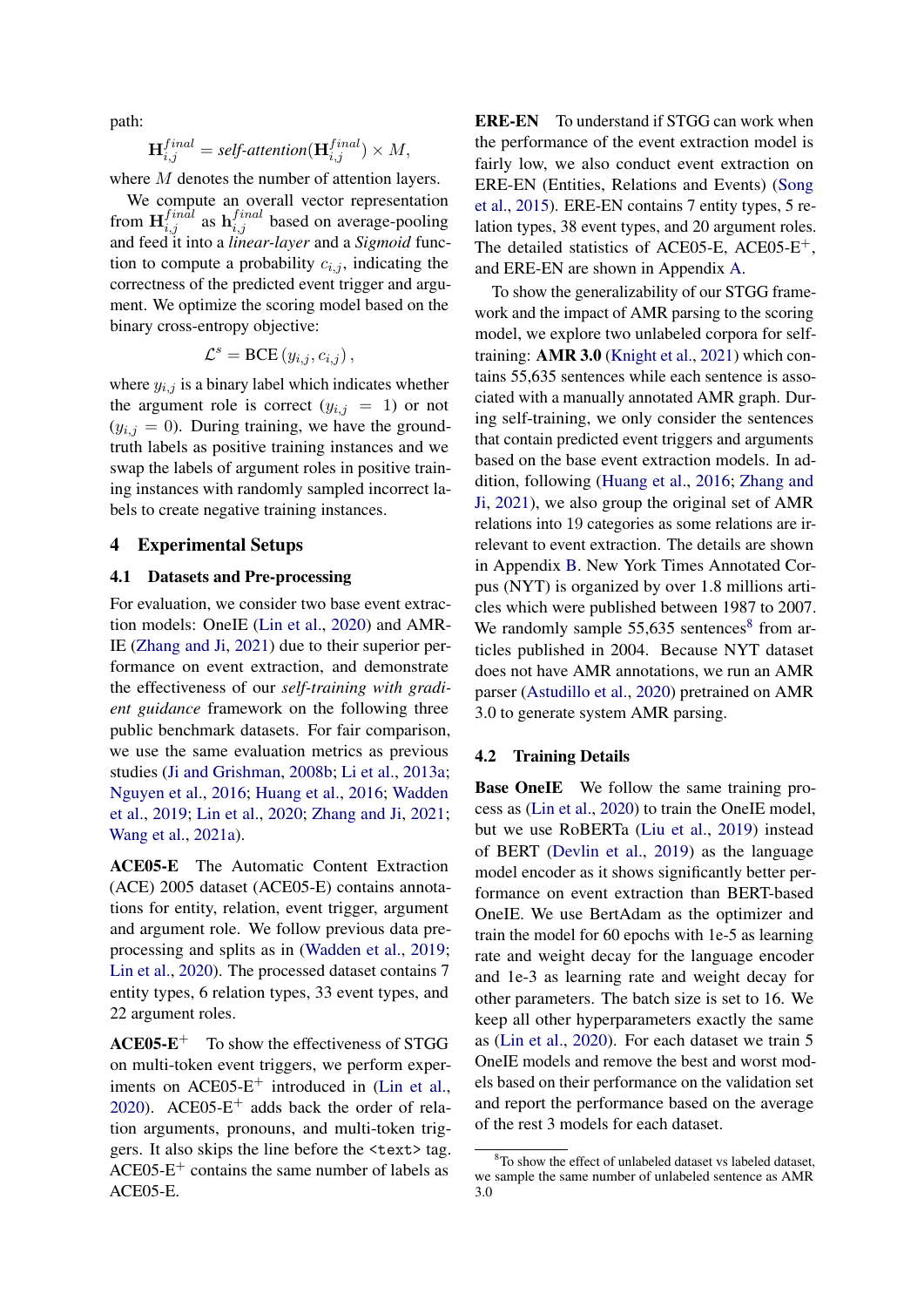Base AMR-IE We follow the same training process as [\(Zhang and Ji,](#page-11-1) [2021\)](#page-11-1) to train the AMR-IE model. We use BertAdam as the optimizer and train the model for 60 epochs with 1e-5 as learning rate and weight decay for the language encoder and 1e-3 as learning rate and weight decay for other parameters. The batch size is set to 16. We keep all other hyperparameters exactly the same as [\(Zhang](#page-11-1) [and Ji,](#page-11-1) [2021\)](#page-11-1).

Scoring Model We use BertAdam as the optimizer and train the score model for 80 epochs with 1e-5 as learning rate and weight decay for the language encoder and 1e-4 as learning rate and weight decay for other parameters. The batch size is set to 10. The scoring model contains two selfattention layers. Because of the distinct distributions of the various event extraction models, we train a dedicated scoring model for each event extraction model.

Further-Training, Self-Training, and Self-Training with Gradient Guidance To better show the effectiveness of STGG, we also compare it with several other training strategies based on OneIE, including: *Further-Training* and *Self-Training*. For all three training strategies we use SGD as optimizer and continue to train the converged base OneIE model for 10 epochs with batch size 10 and with 1e-4 as lr and 1e-5 as weight decay for the language encoder and 1e-3 as learning rate and 5e-5 as weight decay for all other parameters except the CRF layers and global features which are frozen. For *self-training*, we select 0.9 as the confident threshold based on the model's performance. For STGG, we select 0.6 as the confidence threshold for scoring model. We search the score thresholds for both *self-training* and STGG in range of 0.5-0.9.

## 5 Results and Discussion

### 5.1 Evaluation of Scoring Model

We evaluate the performance of the scoring model by measuring how well it distinguishes the correct and incorrect argument role predictions from an event extraction model. Specifically, we compute event predictions by running a fully trained event extraction model on the validation and test sets of the three benchmark datasets. Based on the gold event annotations, we create a gold binary label (*correct* or *incorrect*) for each argument role prediction to indicate its correctness. For each event

prediction, we pass it along with the corresponding AMR graph of the source sentence into the scoring model. If the correctness predicted by the scoring model agrees with the gold correctness label, we treat it as a true prediction for scoring model, otherwise, a false prediction.

To show the impact of AMR structure to the scoring model, we develop a baseline approach that estimates the correctness of an event prediction by considering only the contextual representations of the event trigger and argument, which is essentially an ablation of our scoring model where the AMR path is omitted. As shown in Table [1,](#page-5-0) the performance of our scoring model significantly outperforms the one without considering the AMR path, demonstrating its effectiveness in characterizing the semantic relationship between the event trigger and argument.

<span id="page-5-0"></span>

|                                                                                                       |                                      |  | $\vert$ ACE05-E $\vert$ ACE05-E+ $\vert$ ERE-EN |  |  |
|-------------------------------------------------------------------------------------------------------|--------------------------------------|--|-------------------------------------------------|--|--|
|                                                                                                       | Dev   Test   Dev   Test   Dev   Test |  |                                                 |  |  |
| w/o AMR   87.4   85.9   87.8   86.9   82.6   83.3<br>w/ AMR   88.7   88.4   88.8   88.9   84.5   84.4 |                                      |  |                                                 |  |  |

Table 1: The F-score of the scoring models on various datasets. w/o AMR is the baseline scoring model without using AMR path. w/ AMR is the scoring model we proposed.

<span id="page-5-1"></span>

Figure 3: Performance of various methods on the ACE-E argument roles with less than 80 training instances. The blue bars show the number of labeled instance and the orange bars show the number of pseudo-labeled instance found by STGG<sub>AMR</sub>.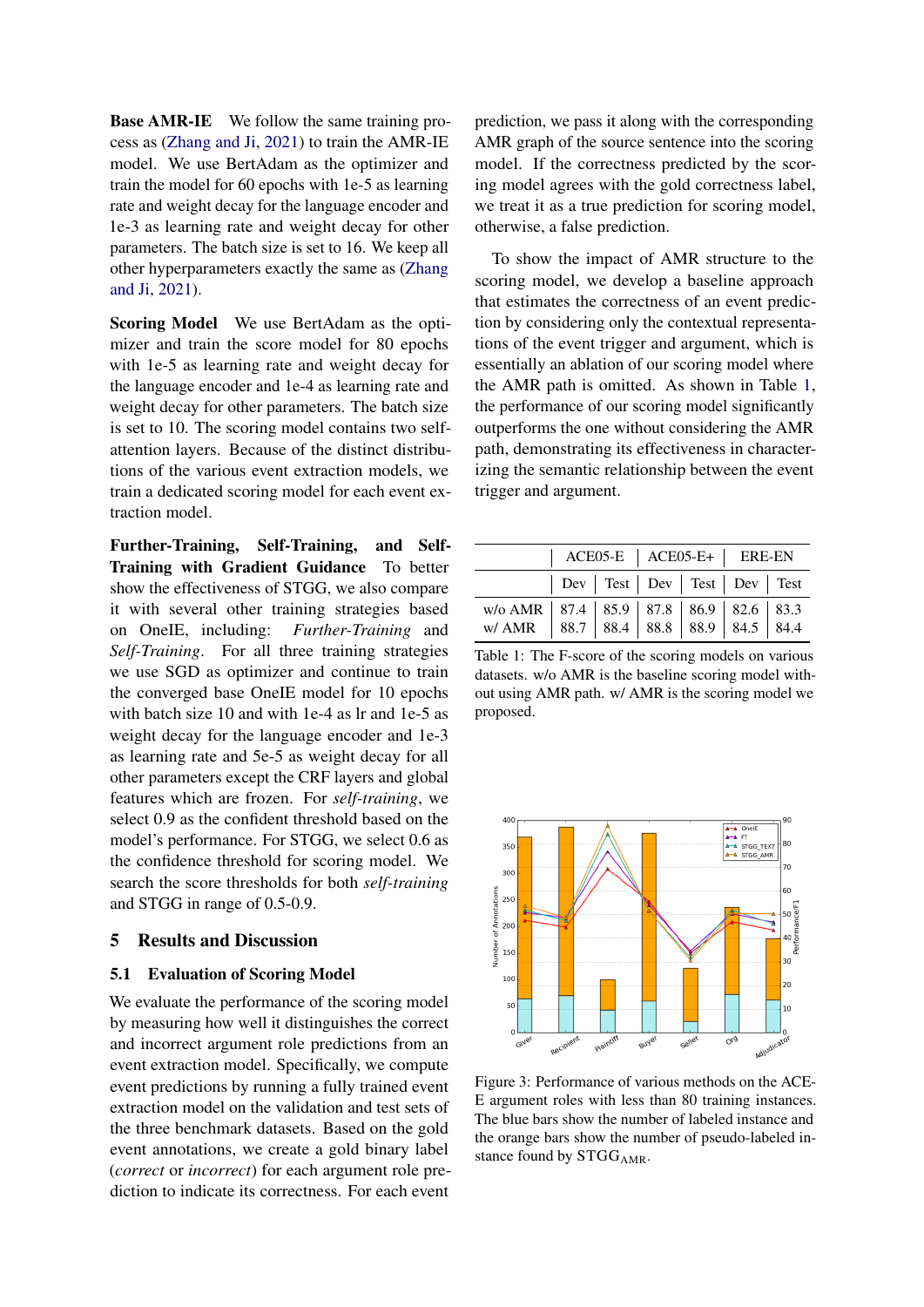<span id="page-6-0"></span>

|                      | ACE05-E                  |                          |       | $ACE05-E+$               |         |                          |                          |       | <b>ERE-EN</b>            |         |      |       |                          |                          |                          |
|----------------------|--------------------------|--------------------------|-------|--------------------------|---------|--------------------------|--------------------------|-------|--------------------------|---------|------|-------|--------------------------|--------------------------|--------------------------|
|                      | Ent                      | Tri-I                    | Tri-C | $Arg-I$                  | $Arg-C$ | Ent                      | Tri-I                    | Tri-C | Arg-I                    | $Arg-C$ | Ent  | Tri-I | Tri-C                    | $Arg-I$                  | $Arg-C$                  |
| <b>DyGIE</b>         | 89.7                     | $\overline{\phantom{a}}$ | 69.7  | 53.0                     | 48.8    | $\overline{\phantom{0}}$ | $\overline{\phantom{a}}$ | 67.3  | $\overline{\phantom{a}}$ | 42.7    | ۰.   | ۰.    | $\overline{\phantom{a}}$ | $\overline{\phantom{a}}$ | $\overline{\phantom{a}}$ |
| BERT_QA_Arg          | $\overline{\phantom{a}}$ | 75.8                     | 72.4  | 55.3                     | 53.3    | $\overline{\phantom{0}}$ | $\overline{\phantom{a}}$ | 70.6  | $\overline{\phantom{0}}$ | 48.3    | ٠    | -     | 57.0                     | ٠                        | 39.2                     |
| Text2Event           | ۰                        | ٠                        | 71.9  | $\overline{\phantom{a}}$ | 53.8    | ۰                        | ۰                        | 71.8  | ۰                        | 54.4    |      |       | 59.4                     | $\overline{\phantom{a}}$ | 48.3                     |
| FourIE               | 91.3                     | 78.3                     | 75.4  | 60.7                     | 58.0    | 91.1                     | 76.7                     | 73.3  | 59.5                     | 57.5    | 87.4 | 69.3  | 57.9                     | 52.2                     | 48.6                     |
| AMR-IE               | 92.1                     | 78.1                     | 75.0  | 60.9                     | 58.6    |                          | ٠                        |       | ۰                        |         | 87.9 | 68.0  | 61.4                     | 46.4                     | 45.0                     |
| Query_Extract        | $\overline{\phantom{a}}$ | $\overline{\phantom{a}}$ | ۰     | $\overline{\phantom{a}}$ | ٠       | 89.3                     | $\sim$                   | 73.6  | $\overline{a}$           | 55.1    | ۰    | -     | 60.4                     | $\overline{\phantom{a}}$ | 50.4                     |
| <b>Base OneIE</b>    | 91.8                     | 77.8                     | 74.4  | 60.4                     | 58.2    | 91.9                     | 77.2                     | 73.8  | 59.1                     | 57.4    | 87.6 | 69.7  | 61.9                     | 47.0                     | 45.3                     |
| $+ further-training$ | 91.9                     | 78.0                     | 74.5  | 60.8                     | 58.7    | 91.9                     | 77.3                     | 73.8  | 59.2                     | 57.6    | 87.7 | 69.8  | 61.9                     | 46.9                     | 45.3                     |
| $+$ self-training    | 91.8                     | 77.8                     | 74.4  | 60.4                     | 58.2    | 91.9                     | 77.1                     | 73.5  | 59.1                     | 57.1    | 87.6 | 69.8  | 62.0                     | 47.1                     | 45.4                     |
| $+STGGW/O_{AMR}$     | 91.8                     | 77.8                     | 74.5  | 61.2                     | 58.9    | 91.9                     | 77.2                     | 73.8  | 59.5                     | 57.9    | 87.6 | 69.9  | 61.6                     | 48.0                     | 46.1                     |
| $+STFAMR$            | 91.7                     | 78.2                     | 74.8  | 62.4                     | 60.1    | 91.9                     | 77.4                     | 74.1  | 60.2                     | 58.7    | 87.6 | 69.8  | 61.5                     | 47.9                     | 46.0                     |
| <b>Base AMR-IE</b>   | 92.2                     | 78.0                     | 74.5  | 60.0                     | 57.9    | 91.8                     | 76.9                     | 73.7  | 59.0                     | 57.2    | 87.9 | 68.6  | 61.4                     | 45.5                     | 44.1                     |
| $+STGGAMR$           | 92.0                     | 77.7                     | 74.4  | 60.4                     | 58.7    | 91.8                     | 77.2                     | 73.9  | 60.2                     | 58.3    | 87.9 | 68.6  | 61.4                     | 45.5                     | 44.1                     |

Table 2: Test F1 score on event extraction, event trigger identification and classification, and argument role identification and classification.

## 5.2 Evaluation of Self-Training with Gradient Guidance

We further evaluate the effectiveness of our *selftraining with gradient guidance* framework to event extraction on the three benchmark datasets based on two base event extraction models: OneIE [\(Lin](#page-10-1) [et al.,](#page-10-1) [2020\)](#page-10-1) and AMR-IE [\(Zhang and Ji,](#page-11-1) [2021\)](#page-11-1). To show the impact of scoring model to the *selftraining* process, we also show the performance of STGG based on the baseline scoring model (w/o AMR), which is referred as  $STGG_{W/O}$  AMR. For clarity, in the rest of the section we refer our proposed *self-training with gradient guidance* as STGGAMR.

As shown in Table [2,](#page-6-0) both STGGAMR and  $STGG_{W/O-AMR}$  improve the performance of the event extraction models while *self-training* alone barely works. We argue that the scoring models in STGG<sub>AMR</sub> and STGG<sub>W/O\_AMR</sub> works as regularizers to prevent diverging of the event extraction model and the dynamic between gradient and guidance alleviates the effect of event predictions that both model are not confident and focus more on valid predictions. In addition, by considering AMR structure,  $STGG_{AMR}$  significantly outperforms all other methods, yielding the new state of the art for two benchmark datasets. Note that the argument classification (Arg-C) performance of OneIE based methods are not comparable to Query\_Extract on ERE-EN because in ERE-EN one event trigger can trigger multiple events and Query\_Extract can handle multi-label classification problem but the base event model OneIE can not.

Figure [3](#page-5-1) shows the performance of various methods for each argument role based on ACE05-E. The

blue bars show the original number of labels and the orange bars show the pseudo labeled examples generated by  $STGG_{AMR}$ . The pseudo labels can significantly augment the original ACE05-E training dataset, especially for argument role types with low resources. Thus, by utilizing the pseudo labels, STGG<sub>AMR</sub> can effectively address the data scarcity problem in event extraction datasets. We argue that  $STGG_{AMR}$  utilize pseudo label more efficiently, because unlike *self-training*, not only can it leverage the positive-confident pseudo labels, but the negative pseudo labels.

#### 5.3 Why Self-Training Doesn't Work

As shown in Figure [3,](#page-5-1) due to the data scarcity and imbalance, the base event extraction model (i.e., OneIE) performs poorly on many argument roles (lower than 40% F-score). Thus, the event predictions on unlabeled corpora can be very noisy and inaccurate. The model further accumulates errors and diverges when it's iterratively trained on such noisy pseudo labeled examples during self-training. This problem is referred as confirmation bias [\(Tar](#page-10-9)[vainen and Valpola,](#page-10-9) [2017;](#page-10-9) [Arazo et al.,](#page-8-0) [2020;](#page-8-0) [Pham](#page-10-10) [et al.,](#page-10-10) [2020\)](#page-10-10). In addition, we also notice that with self-training, the event extraction model becomes overconfident about its predictions. We check the averaged probability of all the predictions on the unlabeled dataset which is 0.933. In such case, it is clear that the predicted probability can not faithfully reflect the correctness of the predictions, which is referred as calibration error cite [\(Guo et al.,](#page-9-8) [2017;](#page-9-8) [Niculescu-Mizil and Caruana,](#page-10-11) [2005\)](#page-10-11). Thus, the self-training process which relies on the confidence of the predictions, can be highly biased and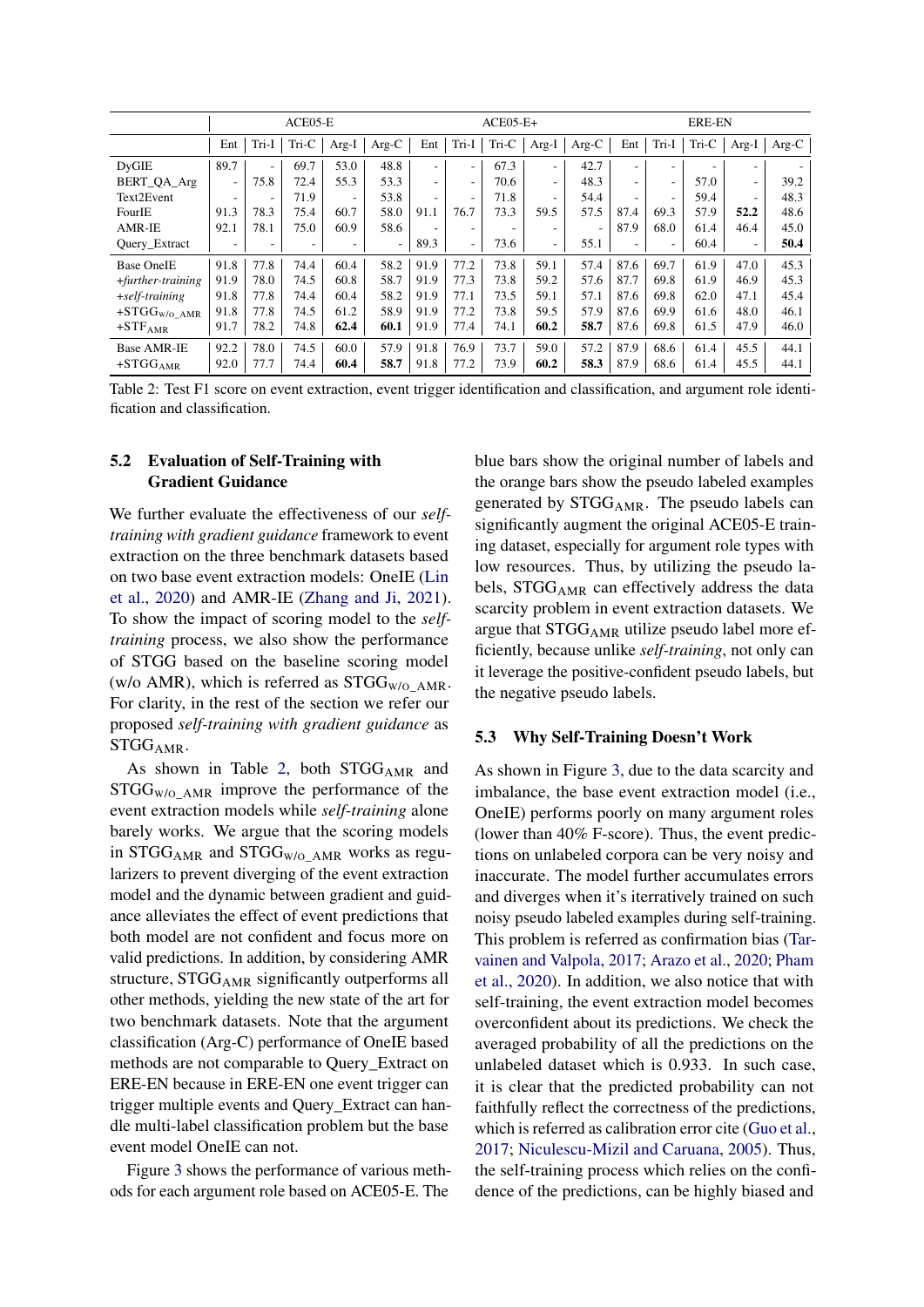diverge far from the starting point. As shown in Table [2,](#page-6-0) self-training on ACE05-E has the exact same performance as the original OneIE model, since it can not achieve better performance on the validation set.

### 5.4 Effect of Confidence Threshold

We claim that STGG can utilize both confident and unconfident pseudo labels. To verify this claim, we conduct experiments based on  $STGG_{W/O}$  AMR and STGGAMR where the probability predicted by the scoring model works as a threshold to filter out unconfident pseudo labels.[9](#page-7-0) Specifically, the data filtering process is as follows: if the probability predicted by the scoring model is higher than a threshold  $s^{st}$  (indicating a confident positive prediction), or lower than  $1 - s^{st}$  (indicating a confident negative prediction), we add the pseudo labeled example to the original training set. Figure [4](#page-7-1) shows that  $STGG_{AMR}$  can delay the performance drop of the training process until the confidence threshold is set as 0.6 which is much lower than  $STGG_{W/O\_AMR}$ . On ERE-EN, with a confidence threshold lower than  $0.9$ , STGG<sub>AMR</sub> performs much better than  $STGG_{W/O\_AMR}$ . However, when confidence threshold reaches 0.9  $STGG_{W/O-AMR}$ becomes slightly better. We argue that on ERE-EN dataset, the AMR knowledge is less helpful as shown in Table [2.](#page-6-0)

<span id="page-7-1"></span>

Figure 4: Performance change with different confidence levels of scoring model.

### 5.5 Impact of AMR Parsing

AMR annotations are verry expensive and hard to obtain. To show the potential of STGG<sub>AMR</sub> in the scenarios where gold AMR parsing is not available, we conduct experiments based on system labeled AMR. We randomly select 55,635 sentences from NYT 2004, which has the same size as AMR 3.0 and is about the same news domain as ACE05- E. Following previous data filtering process, we ran the base event extraction model on the unlabeled dataset and select 11,638 instances for model trained on ACE05-E and ACE05-E<sup>+</sup>, and 19,653 instances for model trained on ERE-EN. As shown in [3,](#page-7-2) with system labeled AMR,  $STGG_{AMR}$  also improves the performance of base event extraction models.

<span id="page-7-2"></span>

|                                                                                                                |  | Ent   Tri-I   Tri-C   Arg-I   Arg-C |  |
|----------------------------------------------------------------------------------------------------------------|--|-------------------------------------|--|
| ACE-E 91.8 78.1 74.6 61.5 59.2<br>ACE-E+ 91.8 77.5 74.1 59.8 58.2<br>ERE-EN   87.6   69.7   61.6   47.8   46.0 |  |                                     |  |

Table 3: STGG performance with system labeled AMR.

## 6 Related Work

Most prior studies have been focusing on learning supervised models [\(Ji and Grishman,](#page-9-9) [2008a;](#page-9-9) [Mc-](#page-10-12)[Closky et al.,](#page-10-12) [2011;](#page-10-12) [Li et al.,](#page-9-10) [2013b;](#page-9-10) [Chen et al.,](#page-8-4) [2015;](#page-8-4) [Nguyen et al.,](#page-10-6) [2016;](#page-10-6) [Wadden et al.,](#page-10-7) [2019;](#page-10-7) [Du](#page-8-5) [and Cardie,](#page-8-5) [2020;](#page-8-5) [Lin et al.,](#page-10-1) [2020;](#page-10-1) [Zhang and Ji,](#page-11-1) [2021;](#page-11-1) [Wang et al.,](#page-11-3) [2021a,](#page-11-3)[c;](#page-11-2) [Nguyen et al.,](#page-10-13) [2021\)](#page-10-13) based on manually annotated event mentions. However, the performance of event extraction has been barely improved in recent years, and one of the main reasons lies in the data scarcity and imbalance of the existing event annotations. Several self-training and semi-supervised studies have been proposed to automatically enrich the event annotations. [Huang and Riloff](#page-9-0) [\(2012\)](#page-9-0) uses extraction patterns based on nouns that, by definition, play a specific role in an event, to automatically label more data. [\(Li et al.,](#page-9-11) [2014\)](#page-9-11) proposes various event inference mechanisms to reveal additional missing event mentions. [\(Liao and Grishman,](#page-9-12) [2010,](#page-9-12) [2011;](#page-9-13) [Ferguson et al.,](#page-9-14) [2018\)](#page-9-14) propose techniques to select more relevant and informative corpus for self-training. All these studies cannot handle the noise introduced by the automatically labeled data properly. Comparing with them, our STGG framework leverages a scoring model to estimate the

<span id="page-7-0"></span><sup>&</sup>lt;sup>9</sup>We don't use the probability from the event extraction model due to the calibration error and [\(Niculescu-Mizil and](#page-10-11) [Caruana,](#page-10-11) [2005\)](#page-10-11) suggests that models usually compute calibrated probabilities on binary-classification tasks.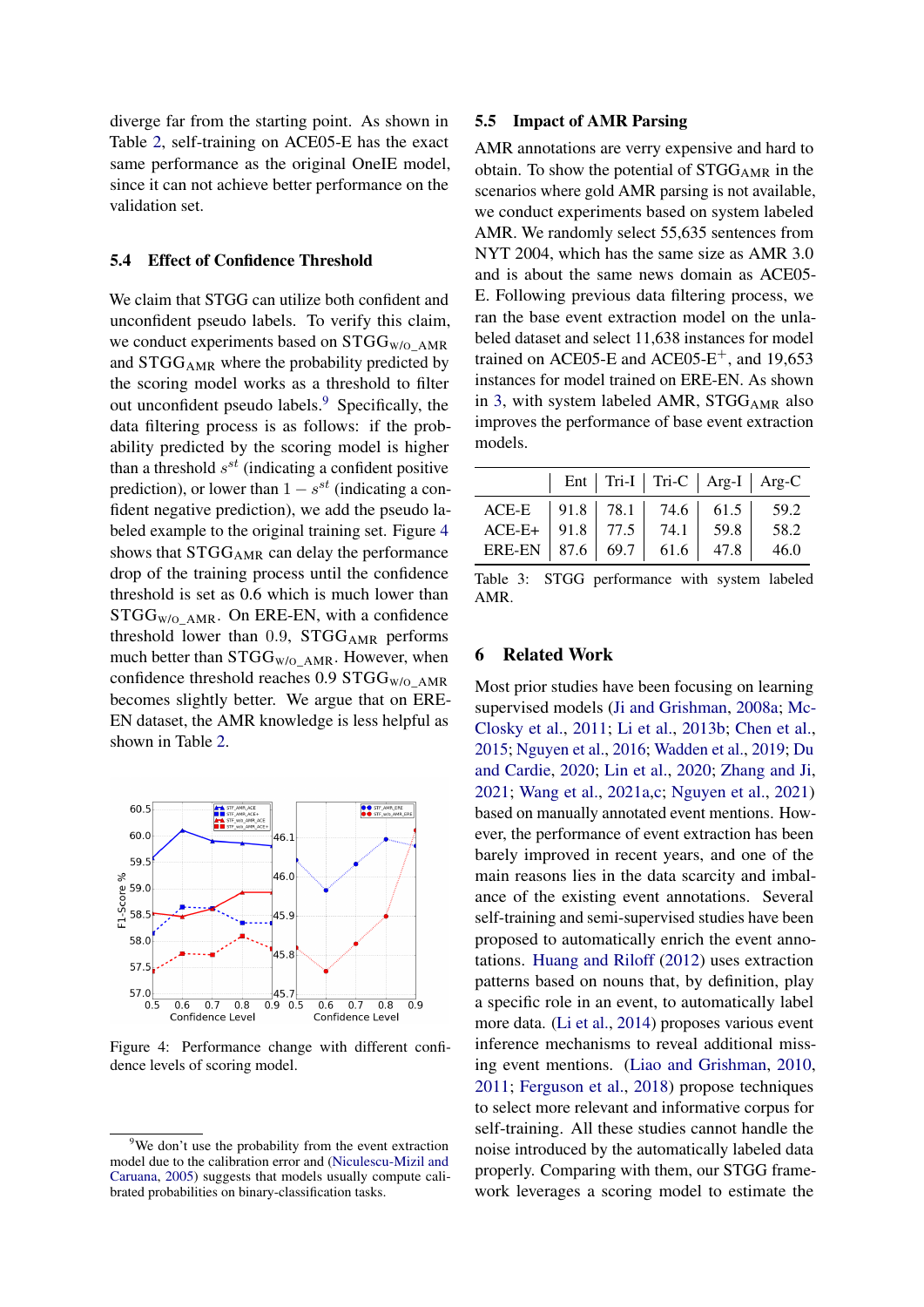correctness of each pseudo labeled example, which further guides the gradients learning of the event extraction model, thus it can efficiently mitigate the impact of the noisy pseudo labeled examples.

Self-training has been studied for many years [\(Yarowsky,](#page-11-6) [1995;](#page-11-6) [Riloff and Wiebe,](#page-10-14) [2003;](#page-10-14) [Rosenberg et al.,](#page-10-4) [2005\)](#page-10-4) and widely adopted in many NLP tasks including speech recognition [\(Kahn](#page-9-15) [et al.,](#page-9-15) [2020;](#page-9-15) [Park et al.,](#page-10-15) [2020\)](#page-10-15), parsing [\(McClosky](#page-10-16) [et al.,](#page-10-16) [2006;](#page-10-16) [McClosky and Charniak,](#page-10-17) [2008\)](#page-10-17), and pre-training [\(Du et al.,](#page-8-6) [2021\)](#page-8-6). Self-Training suffers from inaccurate pseudo labels [\(Arazo et al.,](#page-8-0) [2020,](#page-8-0) [2019;](#page-8-7) [Hu et al.,](#page-9-16) [2021a\)](#page-9-16) especially when the teacher model is trained on insufficient and unbalanced datasets. To address this problem, [\(Pham](#page-10-10) [et al.,](#page-10-10) [2020;](#page-10-10) [Wang et al.,](#page-11-7) [2021b;](#page-11-7) [Hu et al.,](#page-9-16) [2021a\)](#page-9-16) propose to utilize the performance of the student model on the held out labeled data as a Meta Learning objective to update the teacher model or improve the pseudo-label generation process. [\(Hu](#page-9-17) [et al.,](#page-9-17) [2021b\)](#page-9-17) leverage the cosine distance between gradients computed on labeled data and pseudolabeled data as feedback to guide the self-training process. [\(Mehta et al.,](#page-10-18) [2018\)](#page-10-18) propose to inject span constraints from constituency parsing during selftraining of semantic role labeling.

### 7 Conclusion

We propose a self-training with gradient guidance (STGG) framework to overcome the data scarcity and imbalance issues of the event extract task. The STGG framework consists of a base event extraction model which is pre-trained on existing event annotations and then extracts new event mentions from large-scale unlabeled corpora, and a scoring model that estimates a correctness score for each event prediction. The base event extraction model is further self-trained on the pseudo event mentions predicted from the unlabeled corpora while utilizes the correctness score to guide the magnitude and direction of the gradients learned from these pseudo examples. We conduct experiments on three public benchmark datasets, including ACE05- E, ACE05- $E^+$ , and ERE, and prove that STGG is effective and general as it can improve any base event extraction models with up to 1.9 F-score gain. STGG can also make use of broad unlabeled corpora even without high-quality AMR annotations to improve event extraction models.

#### References

- <span id="page-8-7"></span>Eric Arazo, Diego Ortego, Paul Albert, Noel E. O'Connor, and Kevin McGuinness. 2019. [Pseudo](http://arxiv.org/abs/1908.02983)[labeling and confirmation bias in deep semi](http://arxiv.org/abs/1908.02983)[supervised learning.](http://arxiv.org/abs/1908.02983) *CoRR*, abs/1908.02983.
- <span id="page-8-0"></span>Eric Arazo, Diego Ortego, Paul Albert, Noel E. O'Connor, and Kevin McGuinness. 2020. [Pseudo](https://doi.org/10.1109/IJCNN48605.2020.9207304)[labeling and confirmation bias in deep semi](https://doi.org/10.1109/IJCNN48605.2020.9207304)[supervised learning.](https://doi.org/10.1109/IJCNN48605.2020.9207304) In *2020 International Joint Conference on Neural Networks, IJCNN 2020, Glasgow, United Kingdom, July 19-24, 2020*, pages 1–8. IEEE.
- <span id="page-8-3"></span>Ramón Fernandez Astudillo, Miguel Ballesteros, Tahira Naseem, Austin Blodgett, and Radu Florian. 2020. [Transition-based parsing with stack](https://doi.org/10.18653/v1/2020.findings-emnlp.89)[transformers.](https://doi.org/10.18653/v1/2020.findings-emnlp.89) In *Findings of the Association for Computational Linguistics: EMNLP 2020, Online Event, 16-20 November 2020*, volume EMNLP 2020 of *Findings of ACL*, pages 1001–1007. Association for Computational Linguistics.
- <span id="page-8-1"></span>Laura Banarescu, Claire Bonial, Shu Cai, Madalina Georgescu, Kira Griffitt, Ulf Hermjakob, Kevin Knight, Philipp Koehn, Martha Palmer, and Nathan Schneider. 2013. [Abstract meaning representation](https://aclanthology.org/W13-2322/) [for sembanking.](https://aclanthology.org/W13-2322/) In *Proceedings of the 7th Linguistic Annotation Workshop and Interoperability with Discourse, LAW-ID@ACL 2013, August 8-9, 2013, Sofia, Bulgaria*, pages 178–186. The Association for Computer Linguistics.
- <span id="page-8-4"></span>Y. Chen, L. Xu, K. Liu, D. Zeng, and J. Zhao. 2015. Event extraction via dynamic multi-pooling convolutional neural networks. In *Proc. ACL2015*.
- <span id="page-8-2"></span>Jacob Devlin, Ming-Wei Chang, Kenton Lee, and Kristina Toutanova. 2019. [BERT: pre-training of](https://doi.org/10.18653/v1/n19-1423) [deep bidirectional transformers for language under](https://doi.org/10.18653/v1/n19-1423)[standing.](https://doi.org/10.18653/v1/n19-1423) In *Proceedings of the 2019 Conference of the North American Chapter of the Association for Computational Linguistics: Human Language Technologies, NAACL-HLT 2019, Minneapolis, MN, USA, June 2-7, 2019, Volume 1 (Long and Short Papers)*, pages 4171–4186. Association for Computational Linguistics.
- <span id="page-8-6"></span>Jingfei Du, Edouard Grave, Beliz Gunel, Vishrav Chaudhary, Onur Celebi, Michael Auli, Veselin Stoyanov, and Alexis Conneau. 2021. [Self-training](https://doi.org/10.18653/v1/2021.naacl-main.426) [improves pre-training for natural language under](https://doi.org/10.18653/v1/2021.naacl-main.426)[standing.](https://doi.org/10.18653/v1/2021.naacl-main.426) In *Proceedings of the 2021 Conference of the North American Chapter of the Association for Computational Linguistics: Human Language Technologies, NAACL-HLT 2021, Online, June 6-11, 2021*, pages 5408–5418. Association for Computational Linguistics.
- <span id="page-8-5"></span>Xinya Du and Claire Cardie. 2020. Event extraction by answering (almost) natural questions. In *Proceedings of the 2020 Conference on Empirical Methods in Natural Language Processing (EMNLP)*, pages 671–683.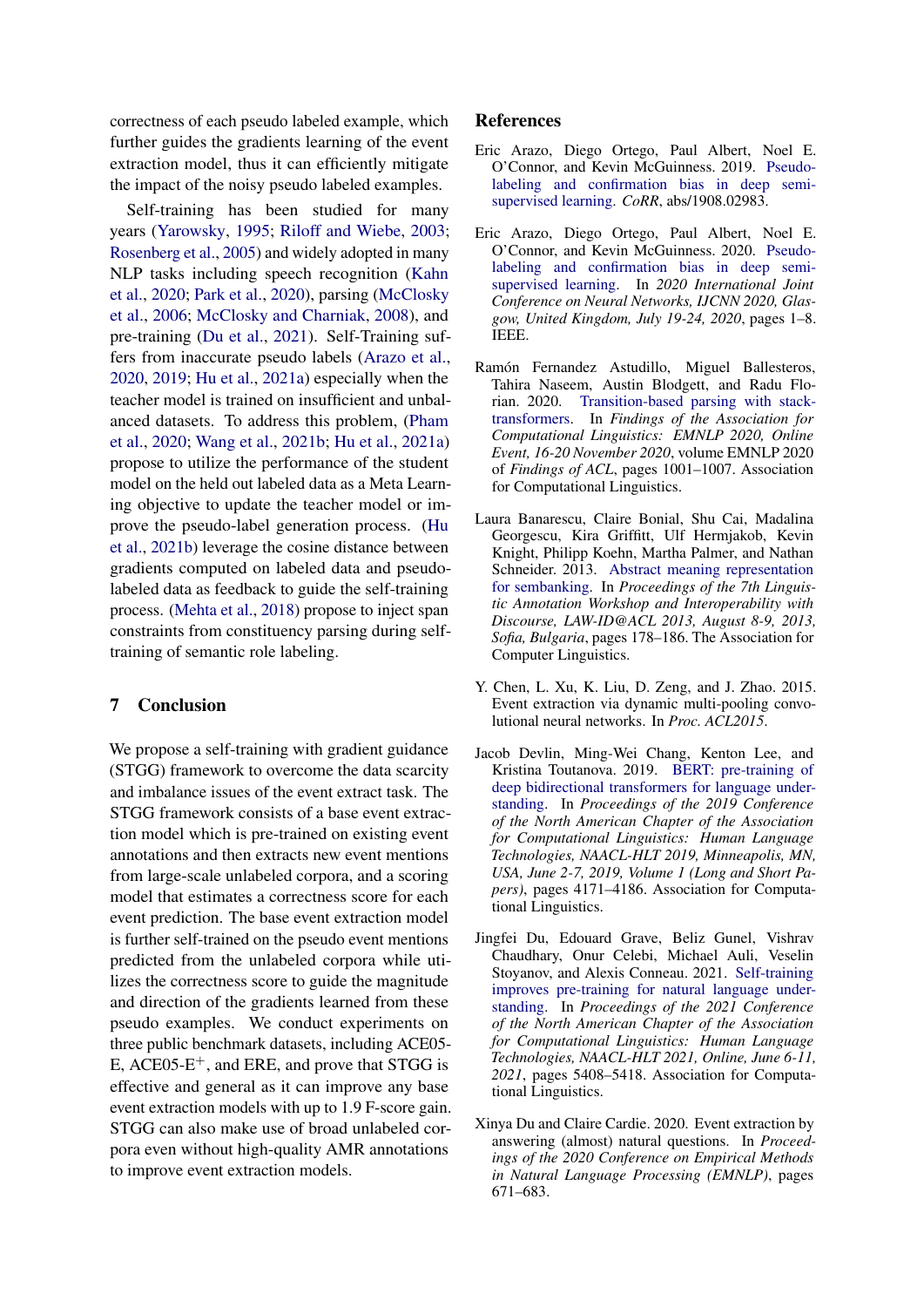- <span id="page-9-14"></span>James Ferguson, Colin Lockard, Daniel S. Weld, and Hannaneh Hajishirzi. 2018. [Semi-supervised event](https://doi.org/10.18653/v1/n18-2058) [extraction with paraphrase clusters.](https://doi.org/10.18653/v1/n18-2058) In *Proceedings of the 2018 Conference of the North American Chapter of the Association for Computational Linguistics: Human Language Technologies, NAACL-HLT, New Orleans, Louisiana, USA, June 1-6, 2018, Volume 2 (Short Papers)*, pages 359–364. Association for Computational Linguistics.
- <span id="page-9-8"></span>Chuan Guo, Geoff Pleiss, Yu Sun, and Kilian Q. Weinberger. 2017. [On calibration of modern neu](http://proceedings.mlr.press/v70/guo17a.html)[ral networks.](http://proceedings.mlr.press/v70/guo17a.html) In *Proceedings of the 34th International Conference on Machine Learning, ICML 2017, Sydney, NSW, Australia, 6-11 August 2017*, volume 70 of *Proceedings of Machine Learning Research*, pages 1321–1330. PMLR.
- <span id="page-9-16"></span>Xuming Hu, Chenwei Zhang, Fukun Ma, Chenyao Liu, Lijie Wen, and Philip S. Yu. 2021a. [Semi](https://doi.org/10.18653/v1/2021.findings-emnlp.44)[supervised relation extraction via incremental meta](https://doi.org/10.18653/v1/2021.findings-emnlp.44) [self-training.](https://doi.org/10.18653/v1/2021.findings-emnlp.44) In *Findings of the Association for Computational Linguistics: EMNLP 2021, Virtual Event / Punta Cana, Dominican Republic, 16-20 November, 2021*, pages 487–496. Association for Computational Linguistics.
- <span id="page-9-17"></span>Xuming Hu, Chenwei Zhang, Yawen Yang, Xiaohe Li, Li Lin, Lijie Wen, and Philip S. Yu. 2021b. [Gra](https://doi.org/10.18653/v1/2021.emnlp-main.216)[dient imitation reinforcement learning for low re](https://doi.org/10.18653/v1/2021.emnlp-main.216)[source relation extraction.](https://doi.org/10.18653/v1/2021.emnlp-main.216) In *Proceedings of the 2021 Conference on Empirical Methods in Natural Language Processing, EMNLP 2021, Virtual Event / Punta Cana, Dominican Republic, 7-11 November, 2021*, pages 2737–2746. Association for Computational Linguistics.
- <span id="page-9-2"></span>Lifu Huang, Taylor Cassidy, Xiaocheng Feng, Heng Ji, Clare Voss, Jiawei Han, and Avirup Sil. 2016. Liberal event extraction and event schema induction. In *Proceedings of the 54th Annual Meeting of the Association for Computational Linguistics (Volume 1: Long Papers)*, pages 258–268.
- <span id="page-9-3"></span>Lifu Huang, Heng Ji, Kyunghyun Cho, Ido Dagan, Sebastian Riedel, and Clare R Voss. 2018. Zero-shot transfer learning for event extraction. In *56th Annual Meeting of the Association for Computational Linguistics, ACL 2018*, pages 2160–2170. Association for Computational Linguistics (ACL).
- <span id="page-9-0"></span>Ruihong Huang and Ellen Riloff. 2012. [Bootstrapped](https://aclanthology.org/E12-1029/) [training of event extraction classifiers.](https://aclanthology.org/E12-1029/) In *EACL 2012, 13th Conference of the European Chapter of the Association for Computational Linguistics, Avignon, France, April 23-27, 2012*, pages 286–295. The Association for Computer Linguistics.
- <span id="page-9-9"></span>H. Ji and R. Grishman. 2008a. Refining event extraction through cross-document inference. In *ACL*.
- <span id="page-9-5"></span>Heng Ji and Ralph Grishman. 2008b. Refining event extraction through cross-document inference. In *Proceedings of ACL-08: Hlt*, pages 254–262.
- <span id="page-9-1"></span>Lu Jiang, Zhengyuan Zhou, Thomas Leung, Li-Jia Li, and Li Fei-Fei. 2018. [Mentornet: Learning data](http://proceedings.mlr.press/v80/jiang18c.html)[driven curriculum for very deep neural networks on](http://proceedings.mlr.press/v80/jiang18c.html) [corrupted labels.](http://proceedings.mlr.press/v80/jiang18c.html) In *Proceedings of the 35th International Conference on Machine Learning, ICML 2018, Stockholmsmässan, Stockholm, Sweden, July 10-15, 2018*, volume 80 of *Proceedings of Machine Learning Research*, pages 2309–2318. PMLR.
- <span id="page-9-15"></span>Jacob Kahn, Ann Lee, and Awni Hannun. 2020. [Self](https://doi.org/10.1109/ICASSP40776.2020.9054295)[training for end-to-end speech recognition.](https://doi.org/10.1109/ICASSP40776.2020.9054295) In *ICASSP 2020 - 2020 IEEE International Conference on Acoustics, Speech and Signal Processing (ICASSP)*, pages 7084–7088.
- <span id="page-9-7"></span>Kevin Knight, Bianca Badarau, Laura Baranescu, Claire Bonial, Madalina Bardocz, Kira Griffitt, Ulf Hermjakob, Daniel Marcu, Martha Palmer, Tim O'Gorman, et al. 2021. Abstract meaning representation (amr) annotation release 3.0.
- <span id="page-9-4"></span>John D. Lafferty, Andrew McCallum, and Fernando Pereira. 2001. Conditional random fields: Probabilistic models for segmenting and labeling sequence data. In *ICML*.
- <span id="page-9-11"></span>Peifeng Li, Qiaoming Zhu, and Guodong Zhou. 2014. [Employing event inference to improve semi](https://aclanthology.org/C14-1204/)[supervised chinese event extraction.](https://aclanthology.org/C14-1204/) In *COLING 2014, 25th International Conference on Computational Linguistics, Proceedings of the Conference: Technical Papers, August 23-29, 2014, Dublin, Ireland*, pages 2161–2171. ACL.
- <span id="page-9-6"></span>Qi Li, Heng Ji, and Liang Huang. 2013a. Joint event extraction via structured prediction with global features. In *Proceedings of the 51st Annual Meeting of the Association for Computational Linguistics (Volume 1: Long Papers)*, pages 73–82.
- <span id="page-9-10"></span>Qi Li, Heng Ji, and Liang Huang. 2013b. [Joint event](https://aclanthology.org/P13-1008/) [extraction via structured prediction with global fea](https://aclanthology.org/P13-1008/)[tures.](https://aclanthology.org/P13-1008/) In *Proceedings of the 51st Annual Meeting of the Association for Computational Linguistics, ACL 2013, 4-9 August 2013, Sofia, Bulgaria, Volume 1: Long Papers*, pages 73–82. The Association for Computer Linguistics.
- <span id="page-9-12"></span>Shasha Liao and Ralph Grishman. 2010. [Filtered rank](https://aclanthology.org/C10-1077/)[ing for bootstrapping in event extraction.](https://aclanthology.org/C10-1077/) In *COL-ING 2010, 23rd International Conference on Computational Linguistics, Proceedings of the Conference, 23-27 August 2010, Beijing, China*, pages 680– 688. Tsinghua University Press.
- <span id="page-9-13"></span>Shasha Liao and Ralph Grishman. 2011. [Can docu](https://aclanthology.org/P11-2045/)[ment selection help semi-supervised learning? A](https://aclanthology.org/P11-2045/) [case study on event extraction.](https://aclanthology.org/P11-2045/) In *The 49th Annual Meeting of the Association for Computational Linguistics: Human Language Technologies, Proceedings of the Conference, 19-24 June, 2011, Portland, Oregon, USA - Short Papers*, pages 260–265. The Association for Computer Linguistics.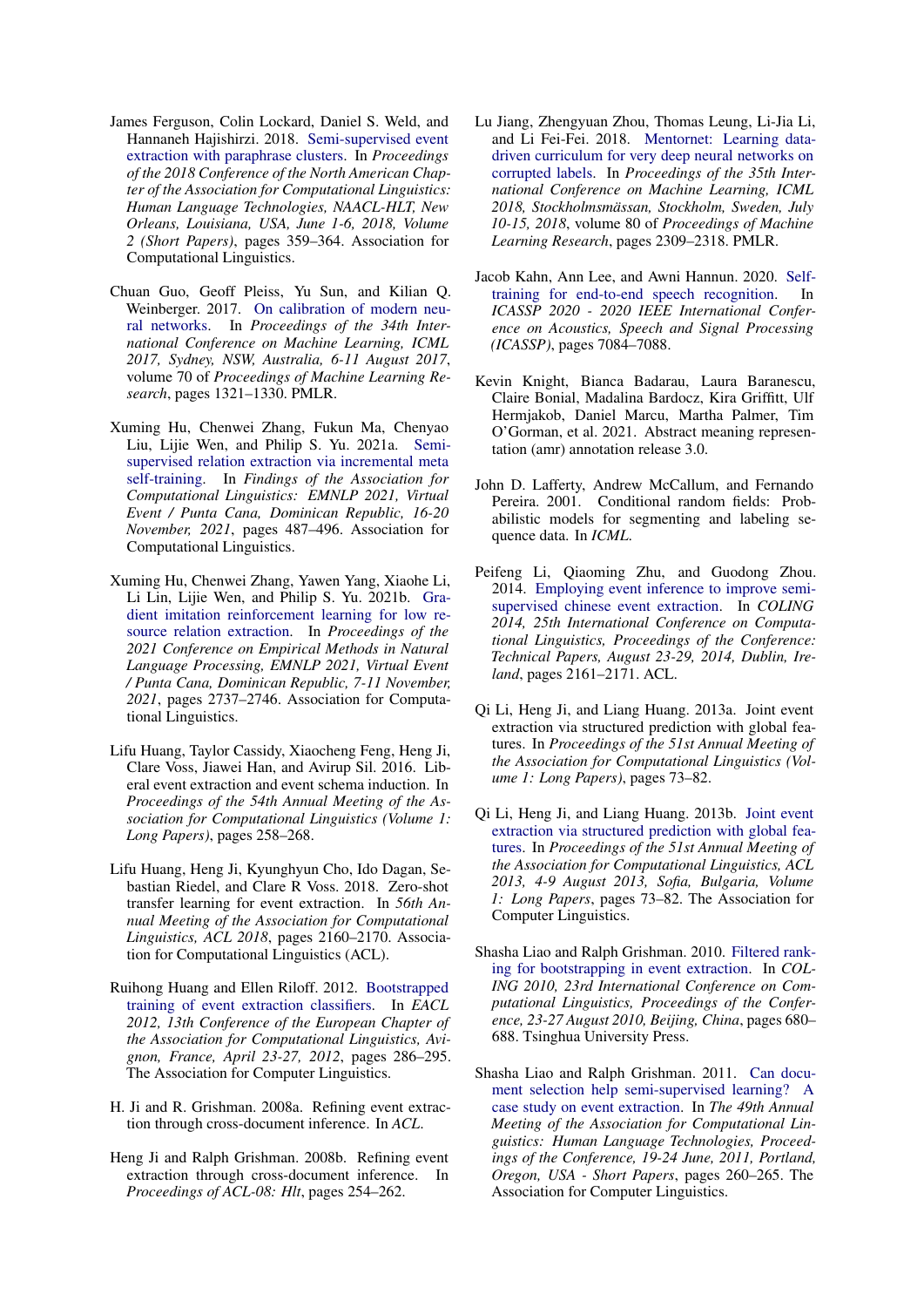- <span id="page-10-1"></span>Ying Lin, Heng Ji, Fei Huang, and Lingfei Wu. 2020. [A joint neural model for information extraction with](https://doi.org/10.18653/v1/2020.acl-main.713) [global features.](https://doi.org/10.18653/v1/2020.acl-main.713) In *Proceedings of the 58th Annual Meeting of the Association for Computational Linguistics, ACL 2020, Online, July 5-10, 2020*, pages 7999–8009. Association for Computational Linguistics.
- <span id="page-10-0"></span>Kun Liu, Yao Fu, Chuanqi Tan, Mosha Chen, Ningyu Zhang, Songfang Huang, and Sheng Gao. 2021. [Noisy-labeled NER with confidence estimation.](https://doi.org/10.18653/v1/2021.naacl-main.269) In *Proceedings of the 2021 Conference of the North American Chapter of the Association for Computational Linguistics: Human Language Technologies, NAACL-HLT 2021, Online, June 6-11, 2021*, pages 3437–3445. Association for Computational Linguistics.
- <span id="page-10-2"></span>Yinhan Liu, Myle Ott, Naman Goyal, Jingfei Du, Mandar Joshi, Danqi Chen, Omer Levy, Mike Lewis, Luke Zettlemoyer, and Veselin Stoyanov. 2019. [Roberta: A robustly optimized BERT pretraining ap](http://arxiv.org/abs/1907.11692)[proach.](http://arxiv.org/abs/1907.11692) *CoRR*, abs/1907.11692.
- <span id="page-10-12"></span>D. McClosky, M. Surdeanu, and C. D. Manning. 2011. Event extraction as dependency parsing. In *ACL*, pages 1626–1635.
- <span id="page-10-17"></span>David McClosky and Eugene Charniak. 2008. [Self](https://aclanthology.org/P08-2026/)[training for biomedical parsing.](https://aclanthology.org/P08-2026/) In *ACL 2008, Proceedings of the 46th Annual Meeting of the Association for Computational Linguistics, June 15-20, 2008, Columbus, Ohio, USA, Short Papers*, pages 101–104. The Association for Computer Linguistics.
- <span id="page-10-16"></span>David McClosky, Eugene Charniak, and Mark Johnson. 2006. [Effective self-training for parsing.](https://aclanthology.org/N06-1020/) In *Human Language Technology Conference of the North American Chapter of the Association of Computational Linguistics, Proceedings, June 4-9, 2006, New York, New York, USA*. The Association for Computational Linguistics.
- <span id="page-10-18"></span>Sanket Vaibhav Mehta, Jay Yoon Lee, and Jaime G. Carbonell. 2018. [Towards semi-supervised learning](https://www.aclweb.org/anthology/D18-1538/) [for deep semantic role labeling.](https://www.aclweb.org/anthology/D18-1538/) In *Proceedings of the 2018 Conference on Empirical Methods in Natural Language Processing, Brussels, Belgium, October 31 - November 4, 2018*, pages 4958–4963. Association for Computational Linguistics.
- <span id="page-10-13"></span>Minh Van Nguyen, Viet Lai, and Thien Huu Nguyen. 2021. [Cross-task instance representation interac](https://doi.org/10.18653/v1/2021.naacl-main.3)[tions and label dependencies for joint information](https://doi.org/10.18653/v1/2021.naacl-main.3) [extraction with graph convolutional networks.](https://doi.org/10.18653/v1/2021.naacl-main.3) In *Proceedings of the 2021 Conference of the North American Chapter of the Association for Computational Linguistics: Human Language Technologies, NAACL-HLT 2021, Online, June 6-11, 2021*, pages 27–38. Association for Computational Linguistics.
- <span id="page-10-6"></span>Thien Huu Nguyen, Kyunghyun Cho, and Ralph Grishman. 2016. Joint event extraction via recurrent

neural networks. In *Proceedings of the 2016 Conference of the North American Chapter of the Association for Computational Linguistics: Human Language Technologies*, pages 300–309.

- <span id="page-10-11"></span>Alexandru Niculescu-Mizil and Rich Caruana. 2005. [Predicting good probabilities with supervised learn](https://doi.org/10.1145/1102351.1102430)[ing.](https://doi.org/10.1145/1102351.1102430) pages 625–632.
- <span id="page-10-3"></span>Kamal Nigam, Andrew McCallum, Sebastian Thrun, and Tom M. Mitchell. 2000. [Text classification from](https://doi.org/10.1023/A:1007692713085) [labeled and unlabeled documents using EM.](https://doi.org/10.1023/A:1007692713085) *Mach. Learn.*, 39(2/3):103–134.
- <span id="page-10-15"></span>Daniel S. Park, Yu Zhang, Ye Jia, Wei Han, Chung-Cheng Chiu, Bo Li, Yonghui Wu, and Quoc V. Le. 2020. [Improved noisy student training for automatic](http://arxiv.org/abs/2005.09629) [speech recognition.](http://arxiv.org/abs/2005.09629) *CoRR*, abs/2005.09629.
- <span id="page-10-10"></span>Hieu Pham, Qizhe Xie, Zihang Dai, and Quoc V. Le. 2020. [Meta pseudo labels.](http://arxiv.org/abs/2003.10580) *CoRR*, abs/2003.10580.
- <span id="page-10-14"></span>Ellen Riloff and Janyce Wiebe. 2003. [Learning extrac](https://aclanthology.org/W03-1014/)[tion patterns for subjective expressions.](https://aclanthology.org/W03-1014/) In *Proceedings of the Conference on Empirical Methods in Natural Language Processing, EMNLP 2003, Sapporo, Japan, July 11-12, 2003*.
- <span id="page-10-4"></span>Chuck Rosenberg, Martial Hebert, and Henry Schneiderman. 2005. [Semi-supervised self-training of ob](https://doi.org/10.1109/ACVMOT.2005.107)[ject detection models.](https://doi.org/10.1109/ACVMOT.2005.107) In *7th IEEE Workshop on Applications of Computer Vision / IEEE Workshop on Motion and Video Computing (WACV/MOTION 2005), 5-7 January 2005, Breckenridge, CO, USA*, pages 29–36. IEEE Computer Society.
- <span id="page-10-8"></span>Zhiyi Song, Ann Bies, Stephanie M Strassel, Tom Riese, Justin Mott, Joe Ellis, Jonathan Wright, Seth Kulick, Neville Ryant, Xiaoyi Ma, et al. 2015. From light to rich ere: Annotation of entities, relations, and events. In *EVENTS@ HLP-NAACL*, pages 89– 98.
- <span id="page-10-9"></span>Antti Tarvainen and Harri Valpola. 2017. [Mean teach](https://proceedings.neurips.cc/paper/2017/hash/68053af2923e00204c3ca7c6a3150cf7-Abstract.html)[ers are better role models: Weight-averaged consis](https://proceedings.neurips.cc/paper/2017/hash/68053af2923e00204c3ca7c6a3150cf7-Abstract.html)[tency targets improve semi-supervised deep learning](https://proceedings.neurips.cc/paper/2017/hash/68053af2923e00204c3ca7c6a3150cf7-Abstract.html) [results.](https://proceedings.neurips.cc/paper/2017/hash/68053af2923e00204c3ca7c6a3150cf7-Abstract.html) In *Advances in Neural Information Processing Systems 30: Annual Conference on Neural Information Processing Systems 2017, December 4-9, 2017, Long Beach, CA, USA*, pages 1195–1204.
- <span id="page-10-5"></span>Ashish Vaswani, Noam Shazeer, Niki Parmar, Jakob Uszkoreit, Llion Jones, Aidan N. Gomez, Lukasz Kaiser, and Illia Polosukhin. 2017. [Attention is all](http://arxiv.org/abs/1706.03762) [you need.](http://arxiv.org/abs/1706.03762) *CoRR*, abs/1706.03762.
- <span id="page-10-7"></span>David Wadden, Ulme Wennberg, Yi Luan, and Hannaneh Hajishirzi. 2019. [Entity, relation, and event](https://doi.org/10.18653/v1/D19-1585) [extraction with contextualized span representations.](https://doi.org/10.18653/v1/D19-1585) In *Proceedings of the 2019 Conference on Empirical Methods in Natural Language Processing and the 9th International Joint Conference on Natural Language Processing, EMNLP-IJCNLP 2019, Hong Kong, China, November 3-7, 2019*, pages 5783– 5788. Association for Computational Linguistics.